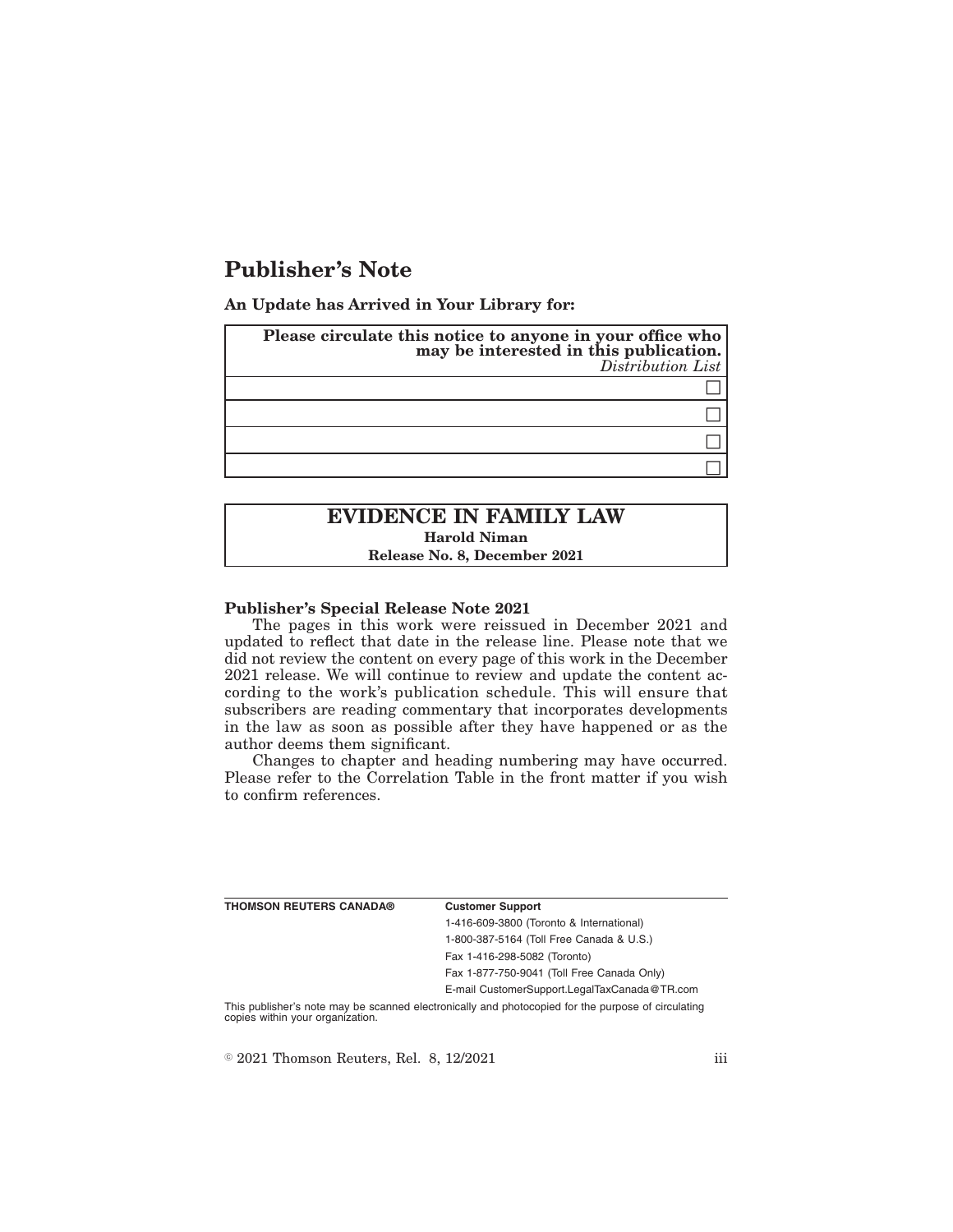This unique resource is structured to follow the evolution of a family law case through trial and appeal and provides detailed analysis regarding how to best obtain, preserve and present evidence. It also examines specialized areas of family law such as Charter litigation and child protection proceedings, looking at how to establish the proper evidentiary framework.

### **What's New in this Update**

This release features updates to the Words and Phrases section.

## **Highlights:**

Notable new entries to the Words and Phrases section are:

- E **Activities** ... the reference to "activities" in para. 3(b) refers to extracurricular activities occurring on a regular basis: *GAGNON v. MARTYNIUK* (2019), 2019 CarswellOnt 3335, 2019 ONSC 1518 (Ont. S.C.J.) at para. 105 Healey J.
- **Balance of Convenience** Balance of convenience [in context of seeking stay of decisions pending hearing of application for judicial review] involves weighing the harm that will occur if the stay is granted against the resulting harm if it is not: *Dilico Anishinabek Family Care v. Her Majesty the Queen (Ontario)* (2020), 2020 ONSC 892, 2020 CarswellOnt 1671 (Ont. Div. Ct.) at para. 65 Penny J.
- **Crown Ward** There were many changes [when Child and Family Services Act R.S.O. 1990, c. C.11 was replaced by Child, Youth and Family Services Act, 2017 S.O. 2017, c. 14]. Children who were previously described as "Crown wards" are now referred to as "in extended [Children's Aid] Society care": *Children's Aid Society of Toronto v. J.G.* (2020), 41 R.F.L. (8th) 1, 2020 ONCA 415, 2020 CarswellOnt 8820, 151 O.R. (3d) 320 (Ont. C.A.) at para. 19 Benotto J.A. (Doherty and Hourigan JJ.A. concurring)

#### **ProView Developments**

Your ProView edition of this product now has a new, modified layout:

- The opening page is now the title page of the book as you would see in the print work
- As with the print product, the front matter is in a different order than previously displayed